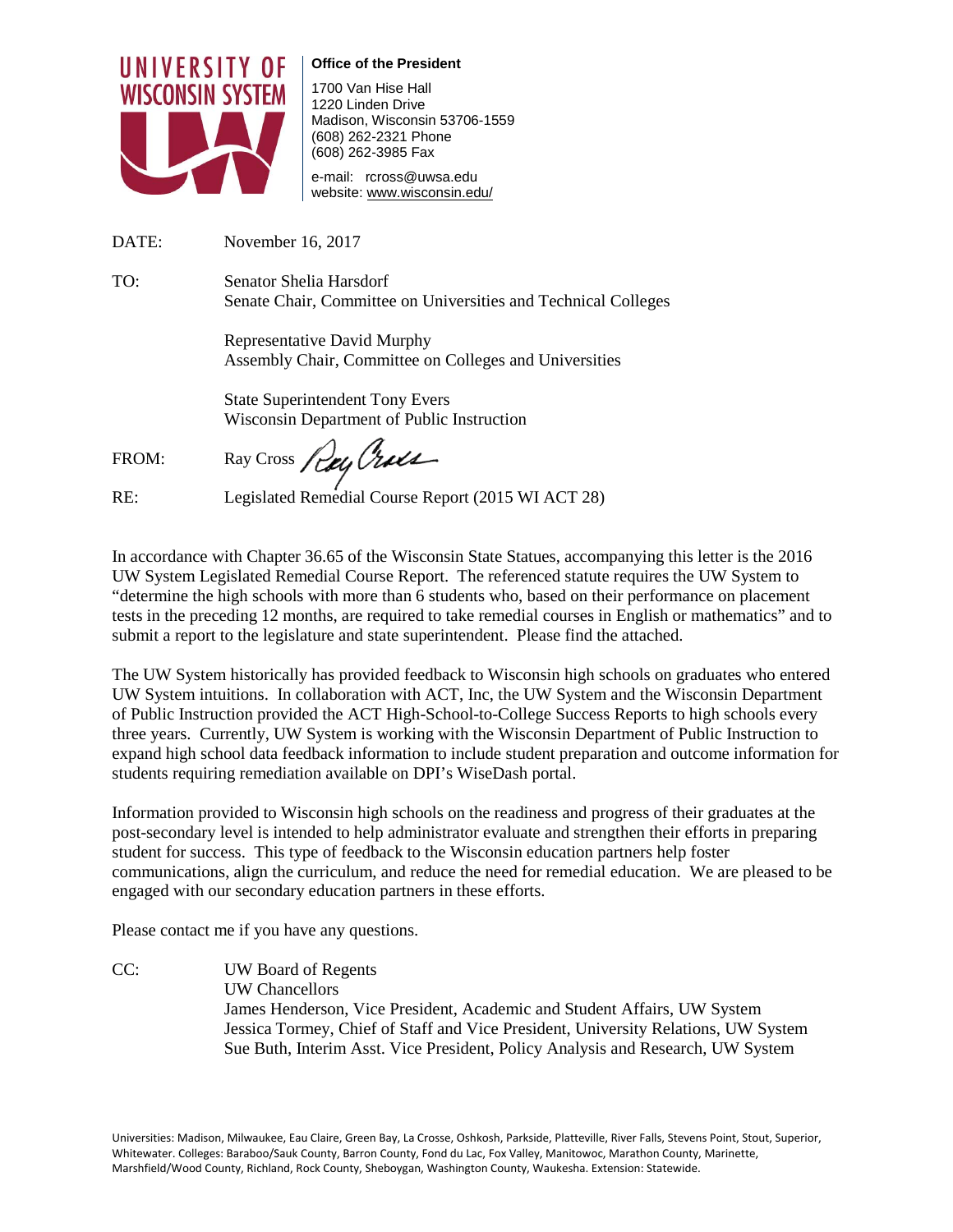| <b>High School District</b>     | <b>High School Name</b>            | <b>New</b> | <b>Math Rem</b> | <b>Math Rem</b> | <b>English Rem</b> | <b>English Rem</b> |
|---------------------------------|------------------------------------|------------|-----------------|-----------------|--------------------|--------------------|
|                                 |                                    | Freshmen   | Required (#)    | Required (%)    | Required (#)       | Required (%)       |
| Adams-Friendship Area Sch Dist  | Adams-Friendship High School       | 29         | 14              | 48.3%           |                    |                    |
| Antigo Sch Dist                 | Antigo High School                 | 57         | 10              | 17.5%           |                    |                    |
| Appleton Area Sch Dist          | Appleton High School East          | 132        | 25              | 18.9%           | 11                 | 8.3%               |
| Appleton Area Sch Dist          | Appleton North High School         | 166        | 28              | 16.9%           | 10                 | 6.0%               |
| Appleton Area Sch Dist          | Appleton West High School          | 99         | 16              | 16.2%           | $\ast$             |                    |
| Appleton Area Sch Dist          | Fox Valley Lutheran HS ^           | 48         | 7               | 14.6%           | $\ast$             |                    |
| Appleton Area Sch Dist          | Xavier High School ^               | 42         | 7               | 16.7%           | $\ast$             |                    |
| Arrowhead UHS Sch Dist          | Arrowhead High School              | 289        | 42              | 14.5%           | 11                 | 3.8%               |
| Ashwaubenon Sch Dist            | Ashwaubenon High School            | 85         | 9               | 10.6%           | $\ast$             |                    |
| Baldwin-Woodville Area Sch Dis  | Baldwin-Woodville High School      | 35         | 7               | 20.0%           | $\ast$             |                    |
| Baraboo Sch Dist                | Baraboo High School                | 84         | 15              | 17.9%           | 9                  | 10.7%              |
| Barron Area Sch Dist            | Barron Area Senior High School     | 27         | 12              | 44.4%           | $\ast$             |                    |
| Beaver Dam Sch Dist             | Beaver Dam High School             | 78         | 15              | 19.2%           | $\ast$             |                    |
| <b>Beloit Sch Dist</b>          | <b>Beloit Memorial High School</b> | 87         | 45              | 51.7%           | 21                 | 24.1%              |
| Beloit Turner Sch Dist          | F J Turner High School             | 36         | 8               | 22.2%           | $\ast$             |                    |
| Big Foot UHS Sch Dist           | Big Foot High School               | 37         | 8               | 21.6%           |                    |                    |
| <b>Brodhead Sch Dist</b>        | <b>Brodhead Senior High School</b> | 34         | 10              | 29.4%           | $\ast$             |                    |
| Brown Deer Sch Dist             | Brown Deer High School             | 33         | 10              | 30.3%           | $\ast$             |                    |
| <b>Burlington Area Sch Dist</b> | <b>Burlington High School</b>      | 71         | 18              | 25.4%           | 7                  | 9.9%               |
| Cadott Community Sch Dist       | Cadott High School                 | 20         | 7               | 35.0%           | $\ast$             |                    |
| Campbellsport Sch Dist          | Campbellsport High School          | 32         | 9               | 28.1%           | $\ast$             |                    |
| Cedarburg Sch Dist              | Cedarburg High School              | 121        | 14              | 11.6%           |                    |                    |
| Central/Westosha UHS Sch Dist   | Westosha Central High School       | 84         | 24              | 28.6%           | $\ast$             |                    |
| Clinton Community Sch Dist      | Clinton Senior High School         | 27         | 9               | 33.3%           | $\ast$             |                    |
| Crivitz Sch Dist                | Crivitz High School                | 26         | 7               | 26.9%           |                    |                    |
| Cudahy Sch Dist                 | Cudahy High School                 | 42         | 7               | 16.7%           | $\ast$             |                    |
| D C Everest Area Sch Dist       | D C Everest Senior High School     | 159        | 16              | 10.1%           | 12                 | 7.5%               |
| De Forest Area Sch Dist         | De Forest High School              | 95         | 12              | 12.6%           | $\ast$             |                    |
| De Pere Sch Dist                | De Pere High School                | 124        | 18              | 14.5%           | $\ast$             |                    |
| Deerfield Community Sch Dist    | Deerfield High School              | 23         | 7               | 30.4%           | $\ast$             |                    |
| Delavan-Darien Sch Dist         | Delavan Darien High School         | 46         | 14              | 30.4%           | 11                 | 23.9%              |
| Dodgeville Sch Dist             | Dodgeville High School             | 50         | 12              | 24.0%           | $\ast$             |                    |
| East Troy Community Sch Dist    | East Troy High School              | 39         | 9               | 23.1%           | 7                  | 17.9%              |
| Eau Claire Area Sch Dist        | North High School                  | 72         | 11              | 15.3%           | $\ast$             | $\ast$             |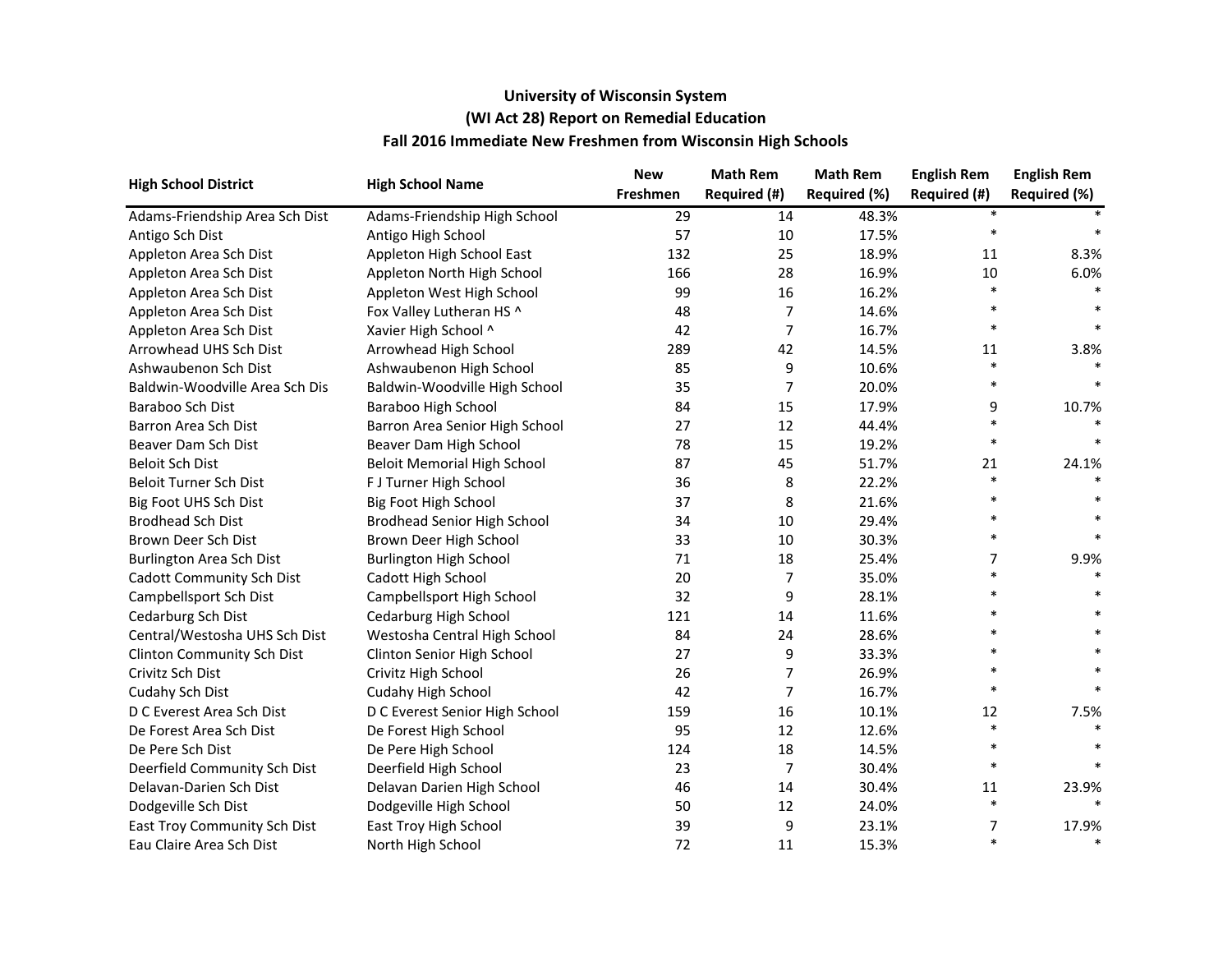| <b>High School District</b> | <b>High School Name</b>               | <b>New</b> | <b>Math Rem</b> | <b>Math Rem</b> | <b>English Rem</b> | <b>English Rem</b> |
|-----------------------------|---------------------------------------|------------|-----------------|-----------------|--------------------|--------------------|
|                             |                                       | Freshmen   | Required (#)    | Required (%)    | Required (#)       | Required (%)       |
| <b>Edgerton Sch Dist</b>    | <b>Edgerton Senior High School</b>    | 50         | 12              | 24.0%           | $\ast$             |                    |
| Elkhorn Area Sch Dist       | Elkhorn Area High School              | 69         | 15              | 21.7%           | $\ast$             |                    |
| Elmbrook Sch Dist           | <b>Brookfield Central High School</b> | 161        | 33              | 20.5%           | 11                 | 6.8%               |
| Elmbrook Sch Dist           | <b>Brookfield East High School</b>    | 145        | 16              | 11.0%           | $\ast$             |                    |
| Flambeau Sch Dist           | Flambeau High School                  | 14         | $\overline{7}$  | 50.0%           | $\ast$             |                    |
| Fond du Lac Sch Dist        | Fond Du Lac High School               | 150        | 43              | 28.7%           | 17                 | 11.3%              |
| Fort Atkinson Sch Dist      | Fort Atkinson High School             | 65         | $\overline{7}$  | 10.8%           | $\ast$             |                    |
| Franklin Public Sch Dist    | Franklin High School                  | 171        | 34              | 19.9%           | 7                  | 4.1%               |
| Freedom Area Sch Dist       | Freedom High School                   | 52         | 8               | 15.4%           | $\ast$             |                    |
| Germantown Sch Dist         | Germantown High School                | 170        | 47              | 27.6%           | 10                 | 5.9%               |
| <b>Grafton Sch Dist</b>     | <b>Grafton Senior High School</b>     | 77         | $\overline{7}$  | 9.1%            | $\ast$             |                    |
| Green Bay Area Sch Dist     | Greenbay East High School             | 38         | 11              | 28.9%           | $\ast$             |                    |
| Green Bay Area Sch Dist     | Notre Dame Academy ^                  | 70         | 12              | 17.1%           | $\ast$             |                    |
| Green Bay Area Sch Dist     | Preble High School                    | 124        | 13              | 10.5%           | $\ast$             | $\ast$             |
| Greendale Sch Dist          | Greendale Senior High School          | 112        | 11              | 9.8%            | 7                  | 6.3%               |
| Greenfield Sch Dist         | Greenfield High School                | 87         | 26              | 29.9%           | $\ast$             |                    |
| Hamilton Sch Dist           | Hamilton High School                  | 153        | 27              | 17.6%           | 12                 | 7.8%               |
| Hartford UHS Sch Dist       | Hartford Union High School            | 124        | 29              | 23.4%           | 8                  | 6.5%               |
| Hortonville Sch Dist        | Hortonville High School               | 112        | 20              | 17.9%           | $\ast$             |                    |
| Howards Grove Sch Dist      | Howards Grove High School             | 29         | $\overline{7}$  | 24.1%           | $\ast$             |                    |
| Hudson Sch Dist             | Hudson Senior High School             | 114        | $\ast$          | $\ast$          | $\overline{7}$     | 6.1%               |
| <b>Iowa-Grant Sch Dist</b>  | Iowa-Grant High School                | 20         | 9               | 45.0%           | $\ast$             |                    |
| Janesville Sch Dist         | George Parker High School             | 93         | 25              | 26.9%           | 14                 | 15.1%              |
| Janesville Sch Dist         | Joseph A Craig High School            | 138        | 34              | 24.6%           | 16                 | 11.6%              |
| Jefferson Sch Dist          | Jefferson High School                 | 41         | 8               | 19.5%           | $\ast$             |                    |
| Kaukauna Area Sch Dist      | Kaukauna Senior High School           | 98         | 29              | 29.6%           | $\ast$             |                    |
| Kenosha Sch Dist            | Harborside Academy                    | 17         | 10              | 58.8%           | $\ast$             | $\ast$             |
| Kenosha Sch Dist            | Indian Trail Academy                  | 112        | 42              | 37.5%           | 8                  | 7.1%               |
| Kenosha Sch Dist            | Lakeview Technology Academy           | 41         | 8               | 19.5%           | $\ast$             |                    |
| Kenosha Sch Dist            | Mary D Bradford High School           | 70         | 22              | 31.4%           | $\ast$             |                    |
| Kenosha Sch Dist            | Tremper High School                   | 88         | 29              | 33.0%           | $\ast$             |                    |
| Kettle Moraine Sch Dist     | Kettle Moraine High School            | 139        | 34              | 24.5%           | 14                 | 10.1%              |
| Kewaskum Sch Dist           | Kewaskum High School                  | 39         | 10              | 25.6%           | $\ast$             |                    |
| Kiel Area Sch Dist          | Kiel High School                      | 46         | 9               | 19.6%           | $\ast$             | $\ast$             |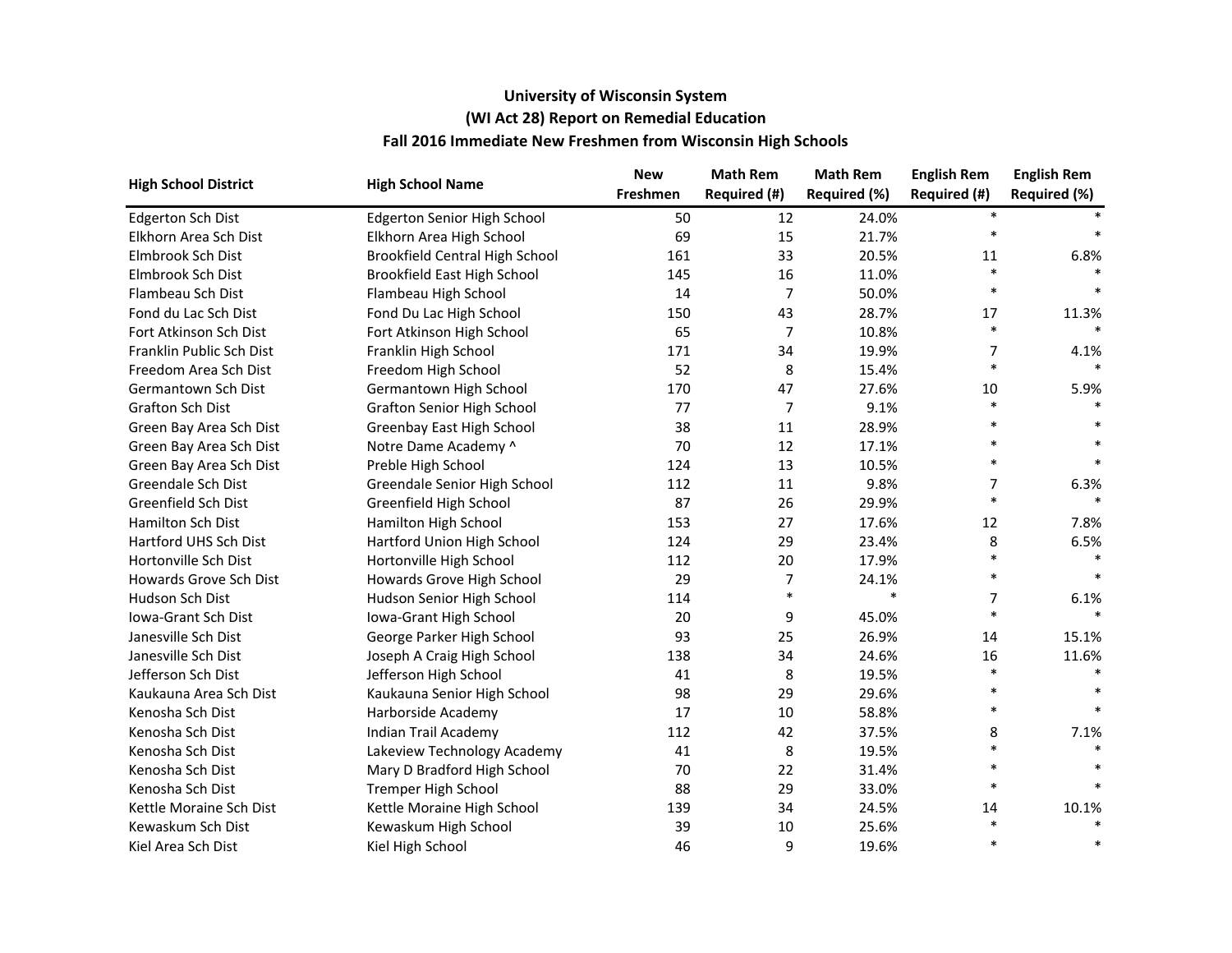| <b>High School District</b>    | <b>High School Name</b>          | <b>New</b> | <b>Math Rem</b> | <b>Math Rem</b> | <b>English Rem</b> | <b>English Rem</b> |
|--------------------------------|----------------------------------|------------|-----------------|-----------------|--------------------|--------------------|
|                                |                                  | Freshmen   | Required (#)    | Required (%)    | Required (#)       | Required (%)       |
| Kimberly Area Sch Dist         | Kimberly High School             | 148        | 53              | 35.8%           | 8                  | 5.4%               |
| Lake Geneva-Genoa City UHS Sch | <b>Badger High School</b>        | 76         | 17              | 22.4%           | 8                  | 10.5%              |
| Lancaster Community Sch Dist   | Lancaster Senior High School     | 40         | 14              | 35.0%           |                    |                    |
| Little Chute Area Sch Dist     | Little Chute High School         | 33         | 8               | 24.2%           | $\ast$             |                    |
| Madison Metropolitan Sch Dist  | Madison East High School         | 58         | 8               | 13.8%           | $\ast$             |                    |
| Madison Metropolitan Sch Dist  | Robert M Lafollette HS           | 83         | 22              | 26.5%           | $\ast$             |                    |
| Madison Metropolitan Sch Dist  | West High School                 | 116        | 15              | 12.9%           | $\ast$             |                    |
| Manitowoc Sch Dist             | Lincoln High School              | 135        | 21              | 15.6%           | 17                 | 12.6%              |
| <b>Manitowoc Sch Dist</b>      | Roncalli High School ^           | 45         | 7               | 15.6%           | $\ast$             |                    |
| Maple Sch Dist                 | Northwestern High School         | 22         | $10\,$          | 45.5%           | $\ast$             |                    |
| Marinette Sch Dist             | Marinette Senior High School     | 46         | 9               | 19.6%           | 7                  | 15.2%              |
| Marshall Sch Dist              | Marshall High School             | 28         | 8               | 28.6%           | $\ast$             |                    |
| Marshfield Sch Dist            | Marshfield High School           | 124        | 8               | 6.5%            |                    |                    |
| <b>Mauston Sch Dist</b>        | Mauston High School              | 27         | 11              | 40.7%           |                    |                    |
| <b>McFarland Sch Dist</b>      | <b>Mcfarland High School</b>     | 65         | $\overline{7}$  | 10.8%           | $\ast$             |                    |
| Menasha Sch Dist               | Menasha Senior High School       | 62         | 13              | 21.0%           | 8                  | 12.9%              |
| Menomonee Falls Sch Dist       | Menomonee Falls High School      | 155        | 27              | 17.4%           | 9                  | 5.8%               |
| Menomonie Area Sch Dist        | Menomonie Senior High School     | 75         | 13              | 17.3%           | $\ast$             |                    |
| Mequon-Thiensville Sch Dist    | Homestead High School            | 129        | 23              | 17.8%           | $\ast$             |                    |
| Middleton-Cross Plains Sch Dis | Middleton High School            | 164        | 11              | 6.7%            | $\ast$             | $\ast$             |
| Milton Sch Dist                | Milton High School               | 100        | 20              | 20.0%           | 9                  | 9.0%               |
| Milwaukee Sch Dist             | Alexander Hamilton High School   | 15         | 11              | 73.3%           | $\ast$             |                    |
| Milwaukee Sch Dist             | Ceo Leadership Academy ^         | 12         | 10              | 83.3%           | $\ast$             |                    |
| Milwaukee Sch Dist             | Harold S Vincent High School     | 13         | 9               | 69.2%           | $\ast$             |                    |
| Milwaukee Sch Dist             | John Marshall High School        | 13         | 8               | 61.5%           |                    |                    |
| Milwaukee Sch Dist             | Marquette University HS ^        | 93         | 9               | 9.7%            | $\ast$             |                    |
| Milwaukee Sch Dist             | Messmer High School ^            | 23         | 9               | 39.1%           | $\ast$             |                    |
| Milwaukee Sch Dist             | Milwaukee High Sch Of The Arts   | 37         | 28              | 75.7%           | 7                  | 18.9%              |
| Milwaukee Sch Dist             | Milwaukee Lutheran High School ^ | 35         | 10              | 28.6%           | $\ast$             |                    |
| Milwaukee Sch Dist             | Milwaukee School Of Language     | 35         | 14              | 40.0%           | $\ast$             |                    |
| Milwaukee Sch Dist             | Pius Xi High School ^            | 85         | 25              | 29.4%           | 10                 | 11.8%              |
| Milwaukee Sch Dist             | Riverside Univ High School       | 53         | 25              | 47.2%           | 11                 | 20.8%              |
| Milwaukee Sch Dist             | Ronald W Reagan Coll Prep HS     | 92         | 40              | 43.5%           | $\ast$             |                    |
| Milwaukee Sch Dist             | Rufus King Inter Baccalaureate   | 112        | 36              | 32.1%           | $\ast$             | $\ast$             |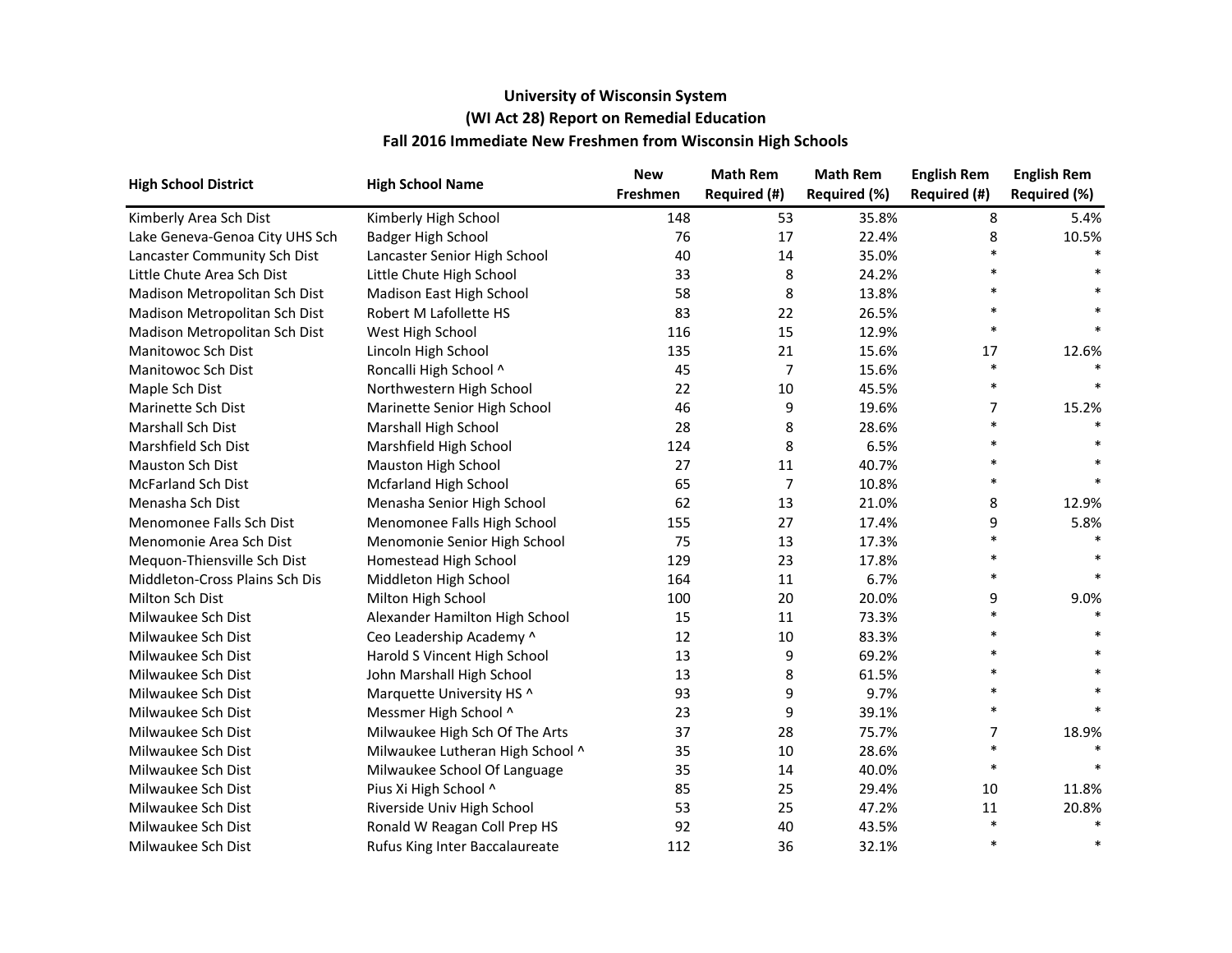| <b>High School District</b>   | <b>High School Name</b>        | <b>New</b> | <b>Math Rem</b> | <b>Math Rem</b> | <b>English Rem</b> | <b>English Rem</b> |
|-------------------------------|--------------------------------|------------|-----------------|-----------------|--------------------|--------------------|
|                               |                                | Freshmen   | Required (#)    | Required (%)    | Required (#)       | Required (%)       |
| Milwaukee Sch Dist            | Saint Anthony High School ^    | 10         | 8               | 80.0%           |                    |                    |
| Milwaukee Sch Dist            | School Of Career Technical Ed  | 8          | 7               | 87.5%           | $\ast$             |                    |
| Milwaukee Sch Dist            | South Division High School     | 13         | 11              | 84.6%           |                    |                    |
| Milwaukee Sch Dist            | Veritas High School            | 12         | 8               | 66.7%           |                    |                    |
| Milwaukee Sch Dist            | Wisconsin Lutheran HS ^        | 50         | 8               | 16.0%           |                    |                    |
| Monona Grove Sch Dist         | Monona Grove High School       | 90         | 9               | 10.0%           |                    |                    |
| Montello Sch Dist             | Montello High School           | 19         | 7               | 36.8%           | $\ast$             |                    |
| Mosinee Sch Dist              | Mosinee High School            | 59         | 10              | 16.9%           | $\ast$             |                    |
| Mount Horeb Area Sch Dist     | Mount Horeb High School        | 61         | 11              | 18.0%           | $\ast$             |                    |
| Mukwonago Sch Dist            | Mukwonago High School          | 157        | 18              | 11.5%           | 12                 | 7.6%               |
| Muskego-Norway Sch Dist       | Muskego High School            | 188        | 19              | 10.1%           | 9                  | 4.8%               |
| Neenah Sch Dist               | Neenah High School             | 182        | 28              | 15.4%           | $\ast$             |                    |
| New Berlin Sch Dist           | Eisenhower High School         | 106        | 9               | 8.5%            |                    |                    |
| New Berlin Sch Dist           | New Berlin West High School    | 104        | 17              | 16.3%           |                    |                    |
| New Holstein Sch Dist         | New Holstein High School       | 43         | 8               | 18.6%           | 10                 | 23.3%              |
| New Richmond Sch Dist         | New Richmond Senior HS         | 49         | 7               | 14.3%           | $\ast$             |                    |
| Nicolet UHS Sch Dist          | Nicolet High School            | 98         | 17              | 17.3%           | $\ast$             |                    |
| Oak Creek-Franklin Sch Dist   | Oak Creek High School          | 161        | 27              | 16.8%           | 7                  | 4.3%               |
| Oconomowoc Area Sch Dist      | Oconomowoc High School         | 155        | 42              | 27.1%           | 8                  | 5.2%               |
| Omro Sch Dist                 | Omro High School               | 39         | 16              | 41.0%           | $\ast$             |                    |
| Oregon Sch Dist               | Oregon High School             | 103        | 11              | 10.7%           | $\ast$             |                    |
| Oshkosh Area Sch Dist         | Oshkosh North High School      | 85         | 12              | 14.1%           | $\ast$             |                    |
| Oshkosh Area Sch Dist         | Oshkosh West High School       | 144        | 8               | 5.6%            |                    |                    |
| Palmyra-Eagle Area Sch Dist   | Palmyra-Eagle High School      | 23         | 8               | 34.8%           |                    |                    |
| Peshtigo Sch Dist             | Peshtigo High School           | 31         | 8               | 25.8%           |                    |                    |
| Pewaukee Sch Dist             | Pewaukee High School           | 95         | 10              | 10.5%           |                    |                    |
| Platteville Sch Dist          | Platteville High School        | 39         | 8               | 20.5%           |                    |                    |
| Plymouth Sch Dist             | Plymouth Comprehe High School  | 67         | 11              | 16.4%           |                    |                    |
| Port Washington-Saukville Sch | Port Washington High School    | 74         | 8               | 10.8%           |                    |                    |
| Racine Sch Dist               | Jerome I Case Sr High School   | 111        | 26              | 23.4%           |                    |                    |
| Racine Sch Dist               | Lutheran High School ^         | 25         | 11              | 44.0%           |                    |                    |
| Racine Sch Dist               | Saint Catherines High School ^ | 26         | 7               | 26.9%           | $\ast$             |                    |
| Racine Sch Dist               | Washington Park High School    | 61         | 22              | 36.1%           | 7                  | 11.5%              |
| Racine Sch Dist               | William Horlick High School    | 80         | 31              | 38.8%           | $\ast$             | $\ast$             |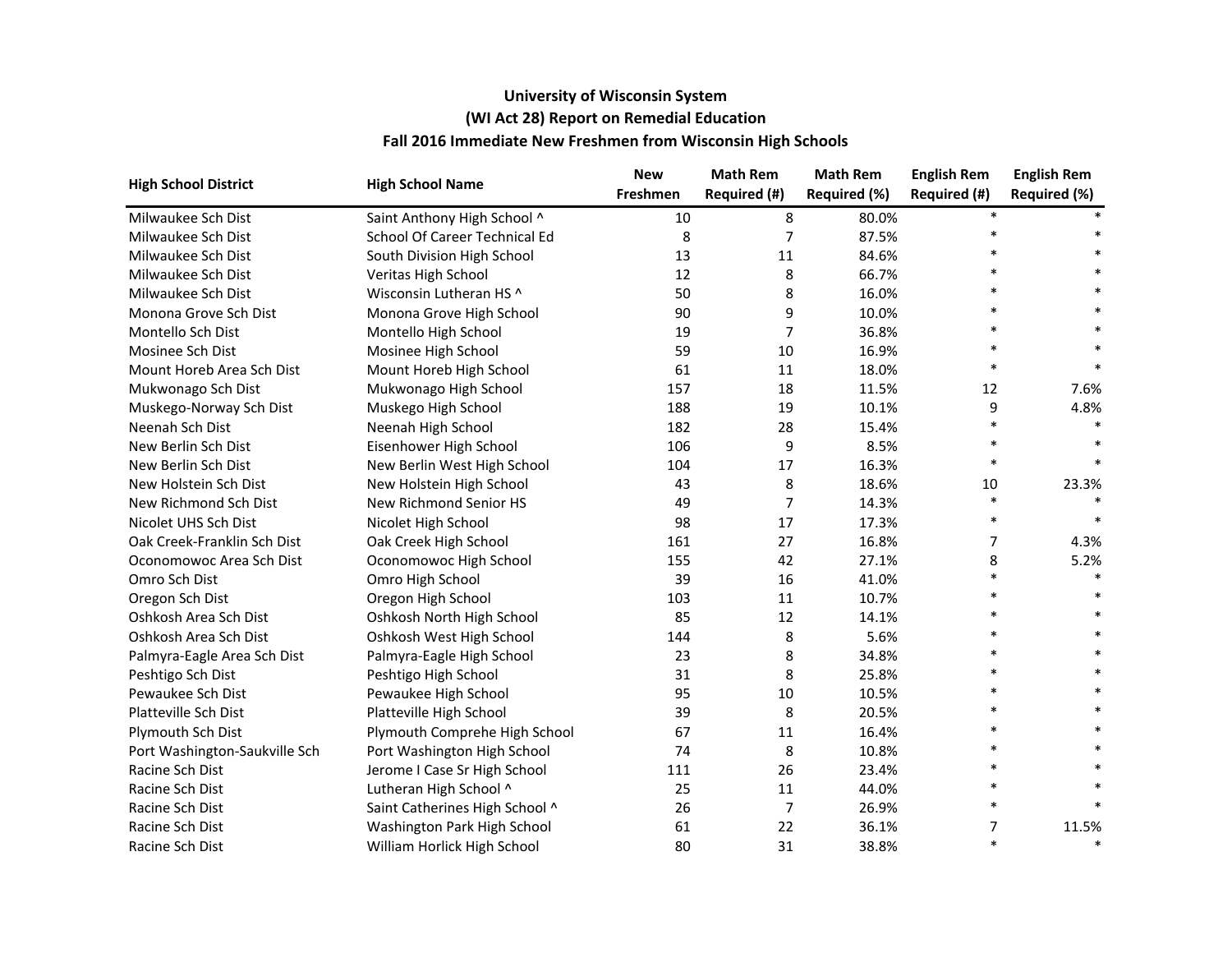| <b>High School District</b> | <b>High School Name</b>         | <b>New</b> | <b>Math Rem</b> | <b>Math Rem</b> | <b>English Rem</b> | <b>English Rem</b> |
|-----------------------------|---------------------------------|------------|-----------------|-----------------|--------------------|--------------------|
|                             |                                 | Freshmen   | Required (#)    | Required (%)    | Required (#)       | Required (%)       |
| Random Lake Sch Dist        | Random Lake High School         | 19         | 9               | 47.4%           |                    |                    |
| Reedsburg Sch Dist          | Reedsburg Area High School      | 71         | 16              | 22.5%           |                    |                    |
| Rice Lake Area Sch Dist     | Rice Lake High School           | 44         | 9               | 20.5%           |                    |                    |
| Ripon Sch Dist              | Ripon High School               | 37         | 8               | 21.6%           |                    |                    |
| Royall Sch Dist             | Royall High School              | 11         | 7               | 63.6%           |                    |                    |
| Saint Francis Sch Dist      | Saint Francis High School       | 27         | 10              | 37.0%           |                    |                    |
| Saint Francis Sch Dist      | Thomas More High School ^       | 34         | 14              | 41.2%           |                    |                    |
| Sauk Prairie Sch Dist       | Sauk Prairie High School        | 76         | 13              | 17.1%           | $\ast$             |                    |
| Seymour Community Sch Dist  | Seymour High School             | 53         | 8               | 15.1%           | $\ast$             |                    |
| Sheboygan Area Sch Dist     | North High School               | 122        | 21              | 17.2%           | 23                 | 18.9%              |
| Sheboygan Area Sch Dist     | South Senior High School        | 64         | 14              | 21.9%           | 11                 | 17.2%              |
| Shorewood Sch Dist          | Shorewood High School           | 44         | 8               | 18.2%           | $\ast$             |                    |
| Slinger Sch Dist            | Slinger H S                     | 103        | 15              | 14.6%           | $\ast$             |                    |
| Somerset Sch Dist           | Somerset Senior High School     | 35         | $\ast$          | $\ast$          | 7                  | 20.0%              |
| South Milwaukee Sch Dist    | South Milwaukee High School     | 63         | 17              | 27.0%           | $\ast$             |                    |
| Stevens Point Area Sch Dist | Pacelli High School ^           | 33         | 7               | 21.2%           | $\ast$             |                    |
| Stevens Point Area Sch Dist | Stevens Point Area Sr HS        | 187        | 21              | 11.2%           |                    |                    |
| Stoughton Area Sch Dist     | Stoughton High School           | 85         | 11              | 12.9%           |                    |                    |
| <b>Stratford Sch Dist</b>   | <b>Stratford High School</b>    | 29         | 7               | 24.1%           | $\ast$             |                    |
| Sun Prairie Area Sch Dist   | Sun Prairie High School         | 160        | 22              | 13.8%           |                    |                    |
| Superior Sch Dist           | Superior Senior High School     | 59         | 14              | 23.7%           |                    |                    |
| Tomahawk Sch Dist           | Tomahawk Senior High School     | 43         | 10              | 23.3%           |                    |                    |
| Tomorrow River Sch Dist     | Amherst High School             | 35         | 13              | 37.1%           | $\ast$             |                    |
| Two Rivers Sch Dist         | Two Rivers High School          | 30         | 7               | 23.3%           |                    |                    |
| Union Grove UHS Sch Dist    | Union Grove High School         | 82         | 27              | 32.9%           |                    |                    |
| Verona Area Sch Dist        | Verona Area High School         | 135        | 12              | 8.9%            |                    |                    |
| Waterford UHS Sch Dist      | Waterford Union High School     | 129        | 29              | 22.5%           |                    |                    |
| Watertown Sch Dist          | Watertown High School           | 90         | 21              | 23.3%           |                    |                    |
| Waukesha Sch Dist           | Catholic Memorial High School ^ | 56         | 10              | 17.9%           | $\ast$             |                    |
| Waukesha Sch Dist           | Waukesha North High School      | 92         | 22              | 23.9%           | 13                 | 14.1%              |
| Waukesha Sch Dist           | Waukesha South High School      | 107        | 18              | 16.8%           | 10                 | 9.3%               |
| Waukesha Sch Dist           | Waukesha West High School       | 135        | 34              | 25.2%           | 17                 | 12.6%              |
| Waunakee Community Sch Dist | Waunakee High School            | 106        | 8               | 7.5%            | $\ast$             |                    |
| Waupaca Sch Dist            | Waupaca High School             | 52         | 10              | 19.2%           | $\ast$             | $\ast$             |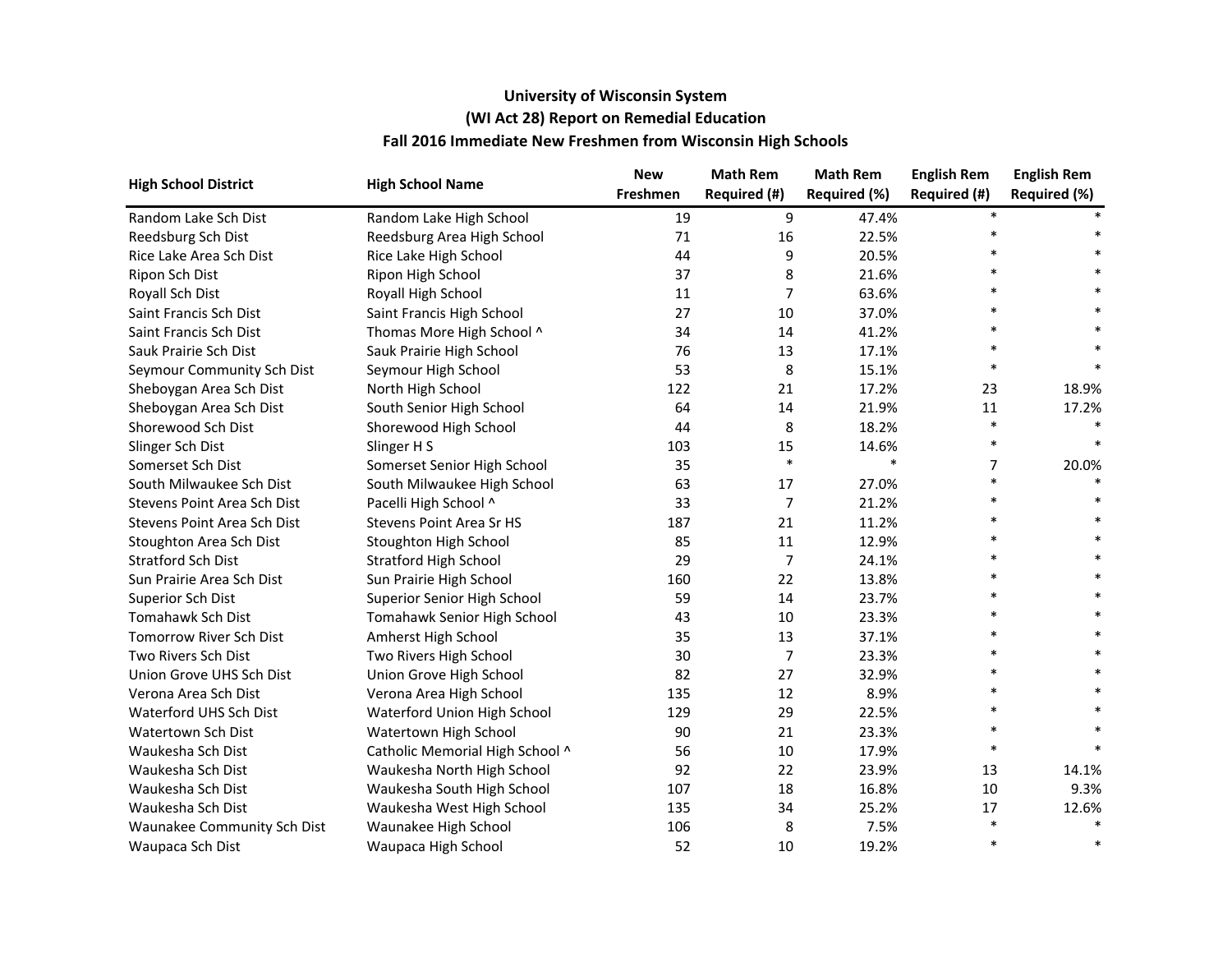|                               |                               | <b>New</b> | <b>Math Rem</b> | <b>Math Rem</b> | <b>English Rem</b> | <b>English Rem</b> |
|-------------------------------|-------------------------------|------------|-----------------|-----------------|--------------------|--------------------|
| <b>High School District</b>   | <b>High School Name</b>       | Freshmen   | Required (#)    | Required (%)    | Required (#)       | Required (%)       |
| Waupun Sch Dist               | Waupun High School            | 49         | 21              | 42.9%           | 8                  | 16.3%              |
| Wausau Sch Dist               | Wausau East High School       | 92         | 21              | 22.8%           | 11                 | 12.0%              |
| Wausau Sch Dist               | Wausau West High School       | 120        | 13              | 10.8%           | 11                 | 9.2%               |
| Wautoma Area Sch Dist         | Wautoma High School           | 20         | 10              | 50.0%           | $\ast$             |                    |
| Wauwatosa Sch Dist            | Wauwatosa East High School    | 117        | 19              | 16.2%           | $\ast$             |                    |
| Wauwatosa Sch Dist            | Wauwatosa West High School    | 90         | 22              | 24.4%           | 8                  | 8.9%               |
| West Allis Sch Dist           | Nathan Hale High School       | 139        | 50              | 36.0%           | 13                 | 9.4%               |
| West Allis Sch Dist           | West Allis Central HS         | 47         | 26              | 55.3%           |                    | 14.9%              |
| West Bend Sch Dist            | West Bend East High School    | 105        | 11              | 10.5%           | 11                 | 10.5%              |
| West Bend Sch Dist            | West Bend West High School    | 90         | 12              | 13.3%           | $\ast$             | $\ast$             |
| Weyauwega-Fremont Sch Dist    | Weyauwega-Fremont High School | 21         |                 | 33.3%           | $\ast$             | $\ast$             |
| Whitefish Bay Sch Dist        | Whitefish Bay High School     | 95         | 8               | 8.4%            | $\ast$             | $\ast$             |
| Whitewater Sch Dist           | Whitewater High School        | 52         | 13              | 25.0%           | $\ast$             | $\ast$             |
| <b>Whitnall Sch Dist</b>      | Whitnall High School          | 86         | 30              | 34.9%           | $\ast$             | $\ast$             |
| Wilmot UHS Sch Dist           | Wilmot High School            | 61         | 13              | 21.3%           | $\ast$             | $\ast$             |
| Winneconne Community Sch Dist | Winneconne High School        | 63         | 11              | 17.5%           |                    |                    |

*\*indicates six or fewer students required remediation*

*^indicates a private high school located in the geographic area of the school district*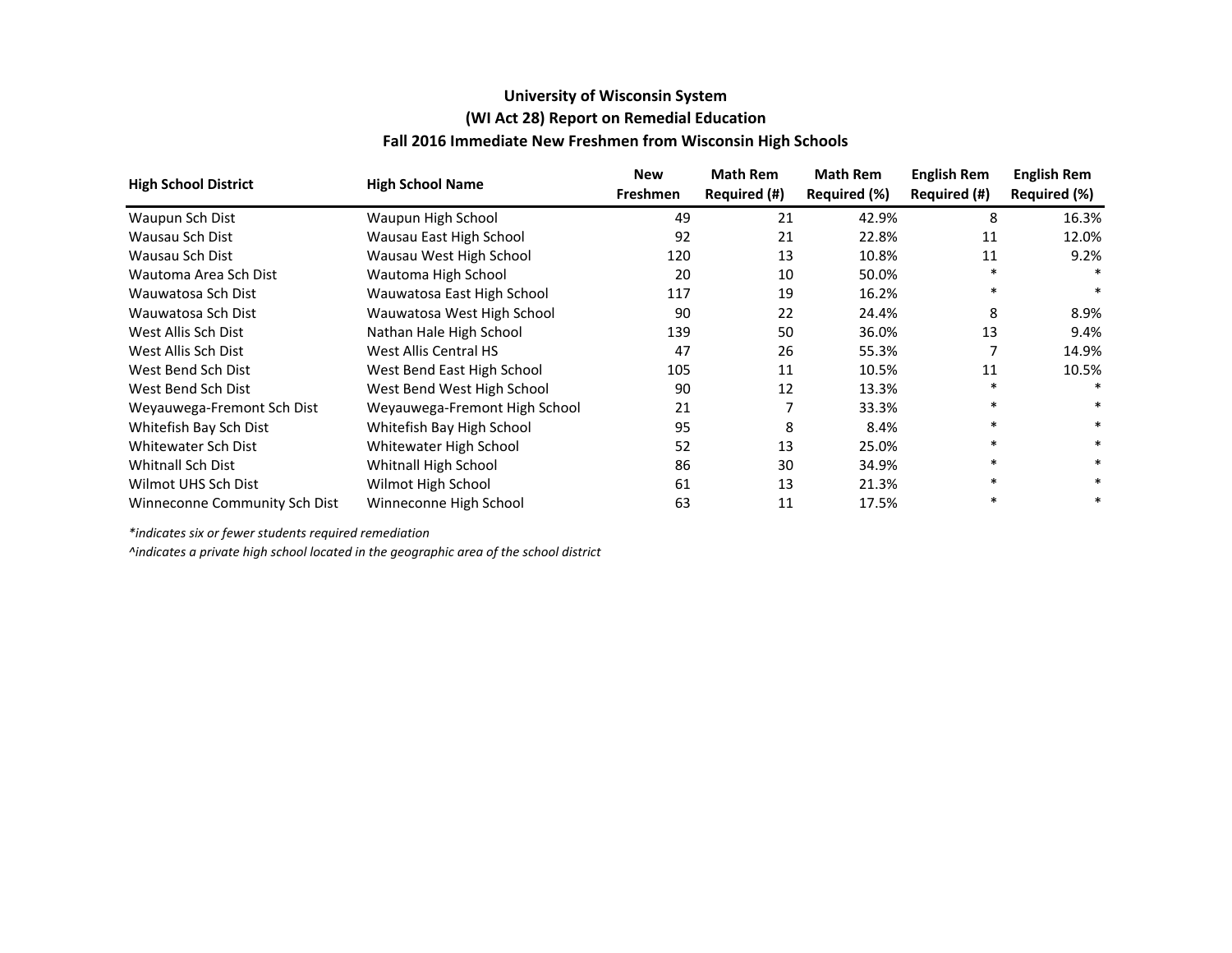| <b>High School District</b>          | <b>High School Name</b>              | <b>New Freshmen</b> |
|--------------------------------------|--------------------------------------|---------------------|
| Abbotsford Sch Dist                  | Abbotsford High School               | 8                   |
| Albany Sch Dist                      | Albany High School                   | 8                   |
| Algoma Sch Dist                      | Algoma High School                   | 10                  |
| Alma Center Sch Dist                 | Lincoln High School                  | 16                  |
| Alma Sch Dist                        | Alma High School                     | $\overline{7}$      |
| Almond-Bancroft Sch Dist             | Almond-Bancroft High School          | 9                   |
| Altoona Sch Dist                     | Altoona High School                  | 31                  |
| Amery Sch Dist                       | Amery High School                    | 35                  |
| Appleton Area Sch Dist               | Appleton Career Academy              | 1                   |
| Appleton Area Sch Dist               | Valley New School                    | 5                   |
| Appleton Area Sch Dist               | <b>Wisconsin Connections Academy</b> | 4                   |
| Arcadia Sch Dist                     | Arcadia High School                  | 25                  |
| Argyle Sch Dist                      | Argyle High School                   | 12                  |
| Arrowhead UHS Sch Dist               | University Lake School^              | $\overline{2}$      |
| <b>Ashland Sch Dist</b>              | Ashland High School                  | 21                  |
| Athens Sch Dist                      | Athens High School                   | 13                  |
| Auburndale Sch Dist                  | Auburndale High School               | 28                  |
| Augusta Sch Dist                     | Augusta High School                  | 8                   |
| Baldwin-Woodville Area Sch Dis       | Baldwin Christian School^            | $\overline{2}$      |
| Bangor Sch Dist                      | <b>Bangor High School</b>            | 10                  |
| Barneveld Sch Dist                   | Barneveld High School                | 19                  |
| Bayfield Sch Dist                    | Bayfield High School                 | $\overline{2}$      |
| Beaver Dam Sch Dist                  | Wayland Academy^                     | $\mathbf{1}$        |
| Beecher-Dunbar-Pembine Sch Dis       | Pembine High School                  | 4                   |
| Belleville Sch Dist                  | Belleville High School               | 29                  |
| <b>Belmont Community Sch Dist</b>    | <b>Belmont High School</b>           | 6                   |
| <b>Beloit Sch Dist</b>               | Rock County Christian School^        | $\overline{2}$      |
| <b>Benton Sch Dist</b>               | <b>Benton High School</b>            | 8                   |
| Berlin Area Sch Dist                 | Berlin Senior High School            | 38                  |
| Birchwood Sch Dist                   | Birchwood High School                | 8                   |
| <b>Black Hawk Sch Dist</b>           | <b>Black Hawk High School</b>        | 6                   |
| <b>Black River Falls Sch Dist</b>    | <b>Black River Falls High School</b> | 35                  |
| <b>Blair-Taylor Sch Dist</b>         | <b>Blair-Taylor High School</b>      | 14                  |
| <b>Bloomer Sch Dist</b>              | <b>Bloomer Senior High School</b>    | 17                  |
| <b>Bonduel Sch Dist</b>              | <b>Bonduel High School</b>           | 25                  |
| Boscobel Area Sch Dist               | Boscobel High School                 | 14                  |
| Bowler Sch Dist                      | <b>Bowler High School</b>            | 4                   |
| <b>Boyceville Community Sch Dist</b> | Boyceville High School               | 10                  |
| <b>Brillion Sch Dist</b>             | <b>Brillion High School</b>          | 27                  |
| <b>Bruce Sch Dist</b>                | <b>Bruce High School</b>             | 18                  |
| <b>Burlington Area Sch Dist</b>      | Catholic Central High School^        | 22                  |
| <b>Butternut Sch Dist</b>            | <b>Butternut School District/HS</b>  | 3                   |
| Cambria-Friesland Sch Dist           | Cambria-Friesland High School        | 14                  |
| Cambridge Sch Dist                   | Cambridge High School                | 28                  |
| Cameron Sch Dist                     | Cameron Senior High                  | 20                  |
| Cashton Sch Dist                     | Cashton High School                  | 6                   |
| Cassville Sch Dist                   | Cassville Senior High School         | 8                   |
| Cedar Grove-Belgium Area Sch D       | Cedar Grove Senior High School       | 32                  |
| Chequamegon Sch Dist                 | Chequamegon High School              | 16                  |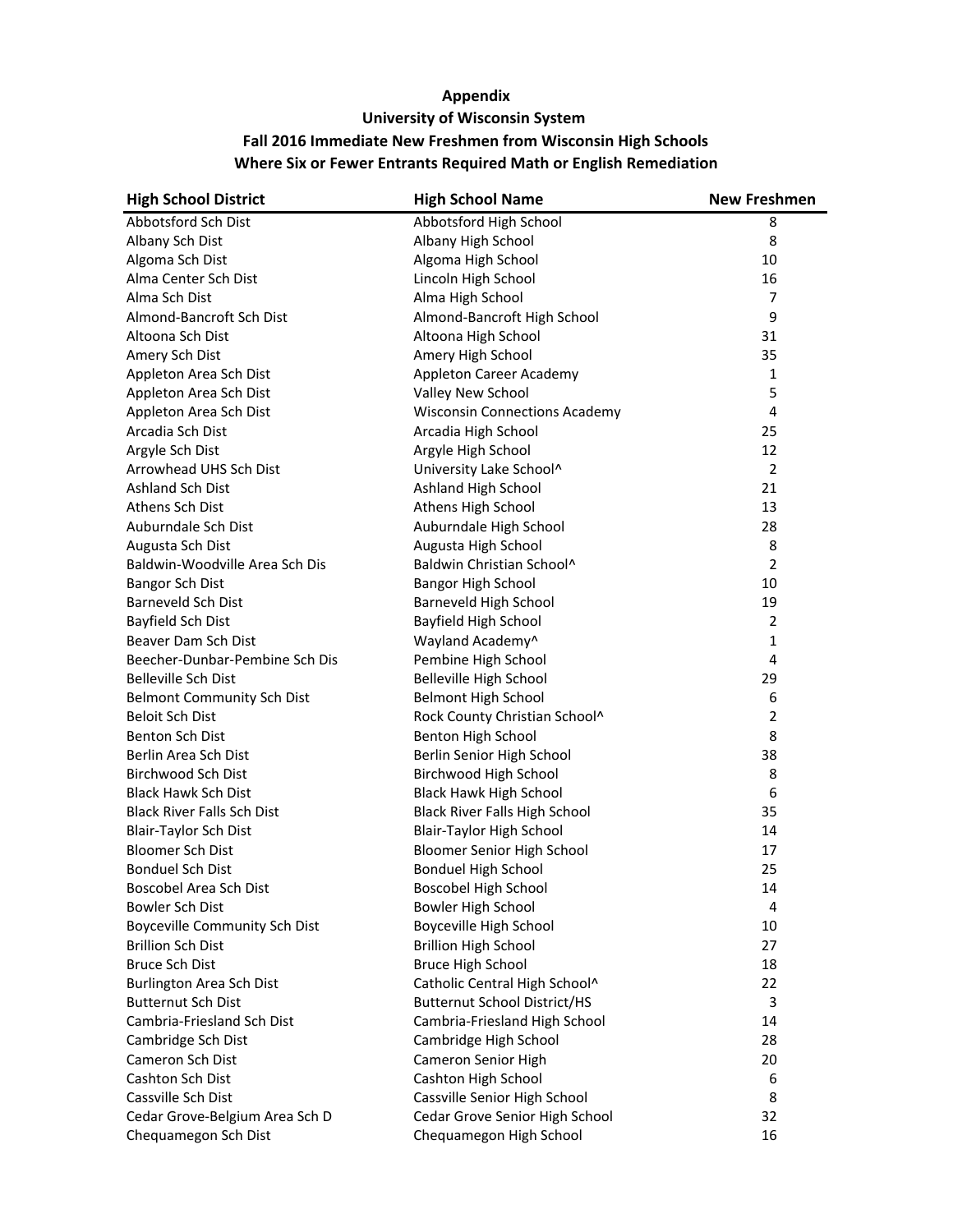| <b>High School District</b>    | <b>High School Name</b>         | <b>New Freshmen</b> |
|--------------------------------|---------------------------------|---------------------|
| Chetek Sch Dist                | Chetek Senior High School       | 7                   |
| Chetek-Weyerhaeuser Area Sch D | Chetek-Weyerhaeuser High School | 8                   |
| Chilton Sch Dist               | Chilton High School             | 30                  |
| Chippewa Falls Area Sch Dist   | Chippewa Falls Sr High School   | 72                  |
| Chippewa Falls Area Sch Dist   | Mcdonell Central High School^   | 14                  |
| Clayton Sch Dist               | Clayton High School             | 9                   |
| Clear Lake Sch Dist            | Clear Lake High School          | 12                  |
| Clintonville Sch Dist          | Clintonville High School        | 31                  |
| Cochrane-Fountain City Sch Dis | Cochrane Fountain City HS       | 11                  |
| Colby Sch Dist                 | Colby High School               | 21                  |
| Coleman Sch Dist               | Coleman High School             | 10                  |
| Colfax Sch Dist                | Colfax High School              | 14                  |
| Columbus Sch Dist              | Columbus Senior High School     | 32                  |
| Cornell Sch Dist               | Cornell High School             | 7                   |
| Crandon Sch Dist               | Crandon High School             | 8                   |
| Cuba City Sch Dist             | Cuba City Comm High School      | 18                  |
| <b>Cumberland Sch Dist</b>     | <b>Cumberland High School</b>   | 20                  |
| D C Everest Area Sch Dist      | D C Everest Idea School         | 1                   |
| D C Everest Area Sch Dist      | Faith Christian Academy^        | 1                   |
| D C Everest Area Sch Dist      | Northland Lutheran High School^ | 1                   |
| Darlington Community Sch Dist  | Darlington High School          | 21                  |
| De Soto Area Sch Dist          | De Soto High School             | 6                   |
| Denmark Sch Dist               | Denmark High School             | 29                  |
| Dodgeland Sch Dist             | Dodgeland Ms/HS                 | 15                  |
| Drummond Area Sch Dist         | Drummond High School            | 8                   |
| Durand Sch Dist                | Durand High School              | 29                  |
| Eau Claire Area Sch Dist       | Eau Claire Mem High School      | 108                 |
| Eau Claire Area Sch Dist       | Immanuel Luth Col High School^  | 8                   |
| Eau Claire Area Sch Dist       | Regis High School^              | 20                  |
| <b>Edgar Sch Dist</b>          | <b>Edgar High School</b>        | 20                  |
| Elcho Sch Dist                 | Elcho High School               | 4                   |
| Eleva-Strum Sch Dist           | Eleva-Strum Central HS          | 10                  |
| Elk Mound Area Sch Dist        | Elk Mound High School           | 31                  |
| Elkhart Lake-Glenbeulah Sch Di | Elkhart Lake-Glenbeulah HS      | 15                  |
| Ellsworth Community Sch Dist   | Ellsworth High School           | 36                  |
| Elmbrook Sch Dist              | Brookfield Academy^             | 22                  |
| Elmwood Sch Dist               | Elmwood High School             | 11                  |
| Escuela Verde                  | Escuela Verde                   | 1                   |
| Evansville Community Sch Dist  | Evansville Senior High School   | 48                  |
| Fall Creek Sch Dist            | Fall Creek Senior High School   | 20                  |
| Fall River Sch Dist            | Fall River High School          | 6                   |
| Fennimore Community Sch Dist   | Fennimore Senior High School    | 16                  |
| Florence Sch Dist              | Florence High School            | 6                   |
| Fond du Lac Sch Dist           | Fond Du Lac Christian School^   | $\overline{2}$      |
| Fond du Lac Sch Dist           | Saint Marys Springs HS^         | 24                  |
| Fond du Lac Sch Dist           | St Agnes H S^                   | 1                   |
| Fond du Lac Sch Dist           | Winnebago Lutheran Academy^     | 14                  |
| Fontana J8 Sch Dist            | Faith Christian High School^    | 1                   |
| Frederic Sch Dist              | Frederic 7-12 School            | 8                   |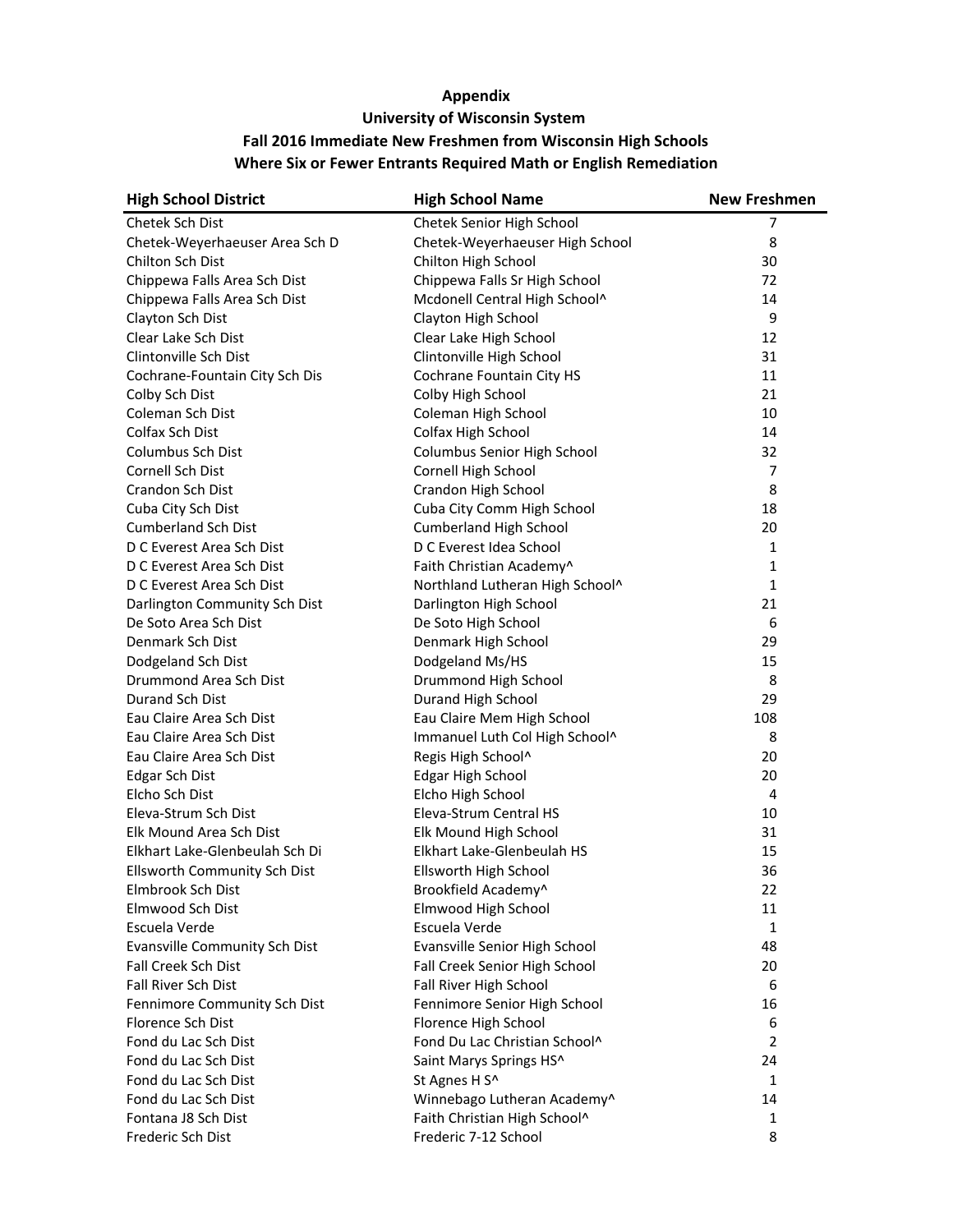| <b>High School District</b>    | <b>High School Name</b>         | <b>New Freshmen</b> |
|--------------------------------|---------------------------------|---------------------|
| Galesville-Ettrick-Trempealeau | Gale-Ettrick-Trempealeau HS     | 24                  |
| Gibraltar Area Sch Dist        | Gibraltar High School           | 13                  |
| Gillett Sch Dist               | Gillett High School             | 15                  |
| Gilman Sch Dist                | Gilman High School              | 9                   |
| Gilmanton Sch Dist             | Gilmanton High School           | 8                   |
| Glenwood City Sch Dist         | Glenwood City High School       | 20                  |
| Goodman-Armstrong Sch Dist     | Goodman-Armstrong Creek HS      | 1                   |
| Granton Area Sch Dist          | <b>Granton High School</b>      | 5                   |
| Grantsburg Sch Dist            | Grantsburg High School          | 5                   |
| Grantsburg Sch Dist            | Insight Schools Of Wisconsin    | $\overline{2}$      |
| Green Bay Area Sch Dist        | Bay City Baptist School^        | $\mathbf{1}$        |
| Green Bay Area Sch Dist        | Northeastern Wisconsin Luth HS^ | 6                   |
| Green Bay Area Sch Dist        | Southwest High School           | 47                  |
| Green Bay Area Sch Dist        | West High School                | 26                  |
| Green Lake Sch Dist            | Green Lake High School          | 15                  |
| Greendale Sch Dist             | Martin Luther High School^      | 20                  |
| Greenwood Sch Dist             | Greenwood High School           | 14                  |
| Gresham Sch Dist               | Gresham High School             | 2                   |
| Hayward Community Sch Dist     | Hayward High School             | 18                  |
| <b>Highland Sch Dist</b>       | <b>Highland High School</b>     | 5                   |
| Hilbert Sch Dist               | Hilbert High School             | 14                  |
| Hillsboro Sch Dist             | Hillsboro High School           | 17                  |
| Holmen Sch Dist                | Holmen High School              | 60                  |
| <b>Horicon Sch Dist</b>        | Horicon High School             | 15                  |
| Howard-Suamico Sch Dist        | Bay Port High School            | 136                 |
| Hurley Sch Dist                | Hurley Senior High School       | 11                  |
| <b>Hustisford Sch Dist</b>     | Hustisford Jr-Sr High School    | 12                  |
| Independence Sch Dist          | Independence High School        | 6                   |
| Iola-Scandinavia Sch Dist      | Iola-Scandinavia High School    | 21                  |
| Ithaca Sch Dist                | Ithaca High School              | 11                  |
| Janesville Sch Dist            | Wisconsin Sch Visually Handicp  | 1                   |
| Johnson Creek Sch Dist         | Johnson Creek High School       | 10                  |
| Juda Sch Dist                  | Juda High School                | $\overline{7}$      |
| Kenosha Sch Dist               | Christian Life School^          | 14                  |
| Kenosha Sch Dist               | Kenosha Eschool                 | 1                   |
| Kenosha Sch Dist               | Reuther Central High School     | 1                   |
| Kenosha Sch Dist               | Saint Joseph High School^       | 15                  |
| Kenosha Sch Dist               | Shoreland Lutheran HS^          | 16                  |
| Kettle Moraine Sch Dist        | High School Of Health Science   | 4                   |
| Kettle Moraine Sch Dist        | Kettle Moraine Arts Performance | 5                   |
| Kettle Moraine Sch Dist        | Km Global                       | 4                   |
| Kettle Moraine Sch Dist        | St John'S Nw Military Academy^  | 6                   |
| Kewaunee Sch Dist              | Kewaunee Senior High School     | 20                  |
| Kickapoo Area Sch Dist         | Kickapoo High School            | 12                  |
| Kohler Sch Dist                | Kohler Senior High School       | 19                  |
| La Crosse Sch Dist             | Aquinas High School^            | 22                  |
| La Crosse Sch Dist             | Central High School             | 61                  |
| La Crosse Sch Dist             | Logan High School               | 36                  |
| La Crosse Sch Dist             | Providence Academy^             | $\mathbf{1}$        |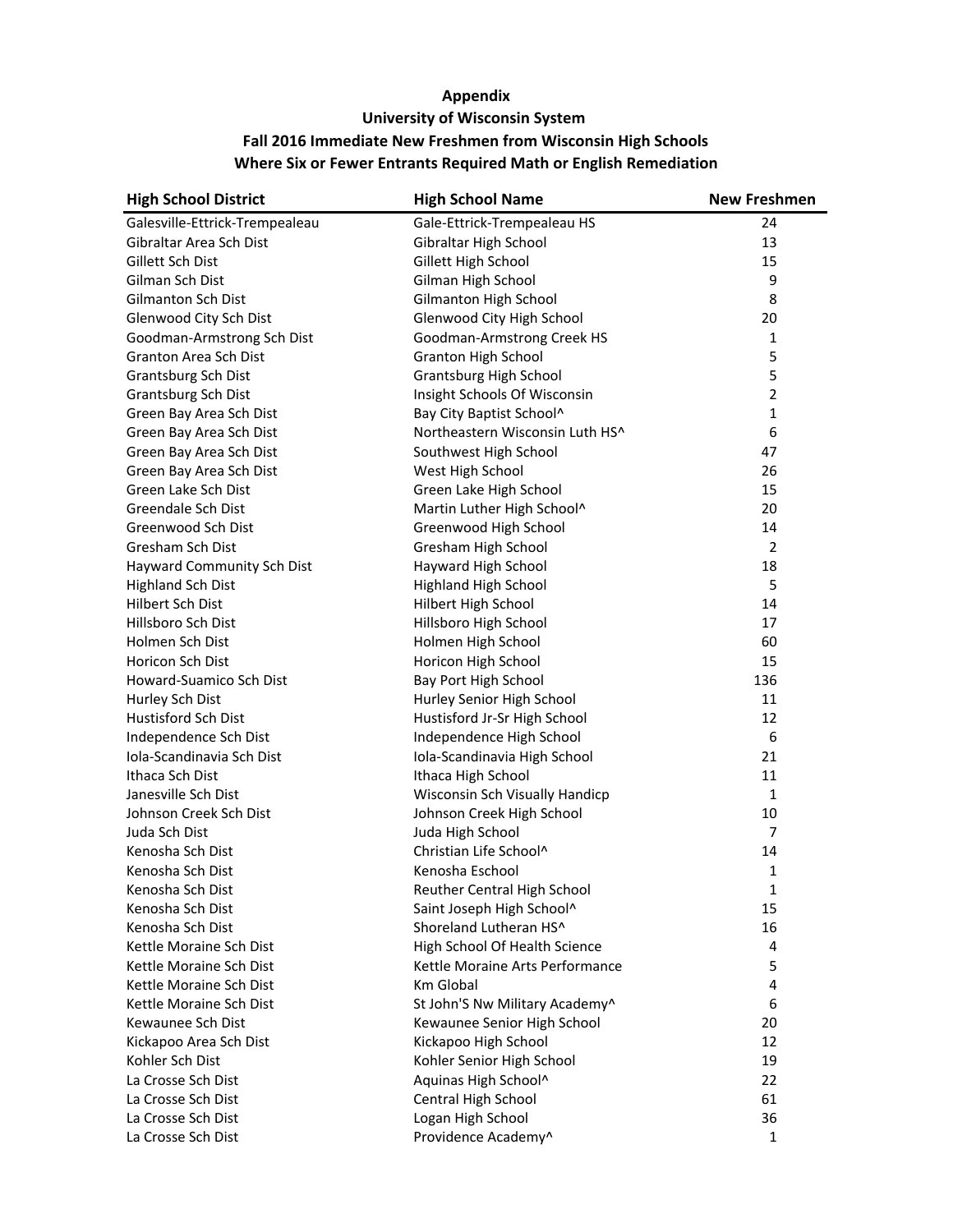| <b>High School District</b>    | <b>High School Name</b>              | <b>New Freshmen</b> |
|--------------------------------|--------------------------------------|---------------------|
| La Farge Sch Dist              | La Farge High School                 | 3                   |
| Ladysmith-Hawkins Sch Dist     | Ladysmith High School                | 15                  |
| Lake Holcombe Sch Dist         | Lake Holcombe Public School          | 9                   |
| Lake Mills Area Sch Dist       | Lake Mills High School               | 34                  |
| Lake Mills Area Sch Dist       | Lakeside Lutheran High School^       | 30                  |
| Lakeland UHS Sch Dist          | Lakeland Union High School           | 46                  |
| Lena Sch Dist                  | Lena Public School                   | 9                   |
| Little Chute Area Sch Dist     | Little Chute Career Pathways         | 3                   |
| Lodi Sch Dist                  | Lodi High School                     | 49                  |
| Lomira Sch Dist                | Lomira High School                   | 30                  |
| Loyal Sch Dist                 | Loyal High School                    | 25                  |
| Luck Sch Dist                  | Luck High School                     | 6                   |
| Luxemburg-Casco Sch Dist       | Luxemburg Casco High School          | 40                  |
| Madison Metropolitan Sch Dist  | Abundant Life Christian School^      | $\overline{2}$      |
| Madison Metropolitan Sch Dist  | Edgewood High School^                | 44                  |
| Madison Metropolitan Sch Dist  | James Madison Memorial HS            | 128                 |
| Madison Metropolitan Sch Dist  | Malcolm Shabazz High School          | $\mathbf{1}$        |
| Madison Metropolitan Sch Dist  | St Ambrose Academy^                  | 4                   |
| Manawa Sch Dist                | Little Wolf High School              | 21                  |
| Manitowoc Sch Dist             | Manitowoc Lutheran High School^      | 22                  |
| Maple Dale-Indian Hill Sch Dis | University Sch Of Milwaukee^         | 16                  |
| Marathon City Sch Dist         | Marathon High School                 | 37                  |
| Marinette Sch Dist             | Saint Thomas Aquinas Academy^        | 2                   |
| Marion Sch Dist                | Marion High School                   | $\overline{7}$      |
| Markesan Sch Dist              | Markesan High School                 | 20                  |
| Marshfield Sch Dist            | Columbus Catholic High School^       | 17                  |
| Mauston Sch Dist               | <b>Ilead Charter School</b>          | 1                   |
| Mayville Sch Dist              | Mayville Senior High School          | 35                  |
| <b>McFarland Sch Dist</b>      | Wisconsin Virtual Academy            | 12                  |
| Medford Area Sch Dist          | Medford Area Sr High School          | 26                  |
| Mellen Sch Dist                | Mellen High School                   | 4                   |
| Melrose-Mindoro Sch Dist       | Melrose-Mindoro High School          | 10                  |
| Menominee Indian Sch Dist      | Menominee Indian Sr HS               | 4                   |
| Menomonee Falls Sch Dist       | Aquinas Academy^                     | 3                   |
| Mercer Sch Dist                | Mercer High School                   | 1                   |
| Merrill Area Sch Dist          | Merrill Senior High School           | 74                  |
| Middleton-Cross Plains Sch Dis | <b>Clark Street Community School</b> | 1                   |
| Milwaukee Acad of Science      | Milwaukee Academy Of Science         | 8                   |
| Milwaukee Sch Dist             | Atlas Preparatory Acad Inc^          | 3                   |
| Milwaukee Sch Dist             | Audubon High School                  | 9                   |
| Milwaukee Sch Dist             | Bay View High School                 | 3                   |
| Milwaukee Sch Dist             | <b>Bradley Tech High School</b>      | 3                   |
| Milwaukee Sch Dist             | Carmen HS Of Science And Tech        | 16                  |
| Milwaukee Sch Dist             | Destiny High School^                 | 2                   |
| Milwaukee Sch Dist             | Divine Savior-Holy Angels HS^        | 32                  |
| Milwaukee Sch Dist             | Eastbrook Academy^                   | 4                   |
| Milwaukee Sch Dist             | El Puente High School                | 1                   |
| Milwaukee Sch Dist             | <b>Grandview High School</b>         | 1                   |
| Milwaukee Sch Dist             | Hope School^                         | 8                   |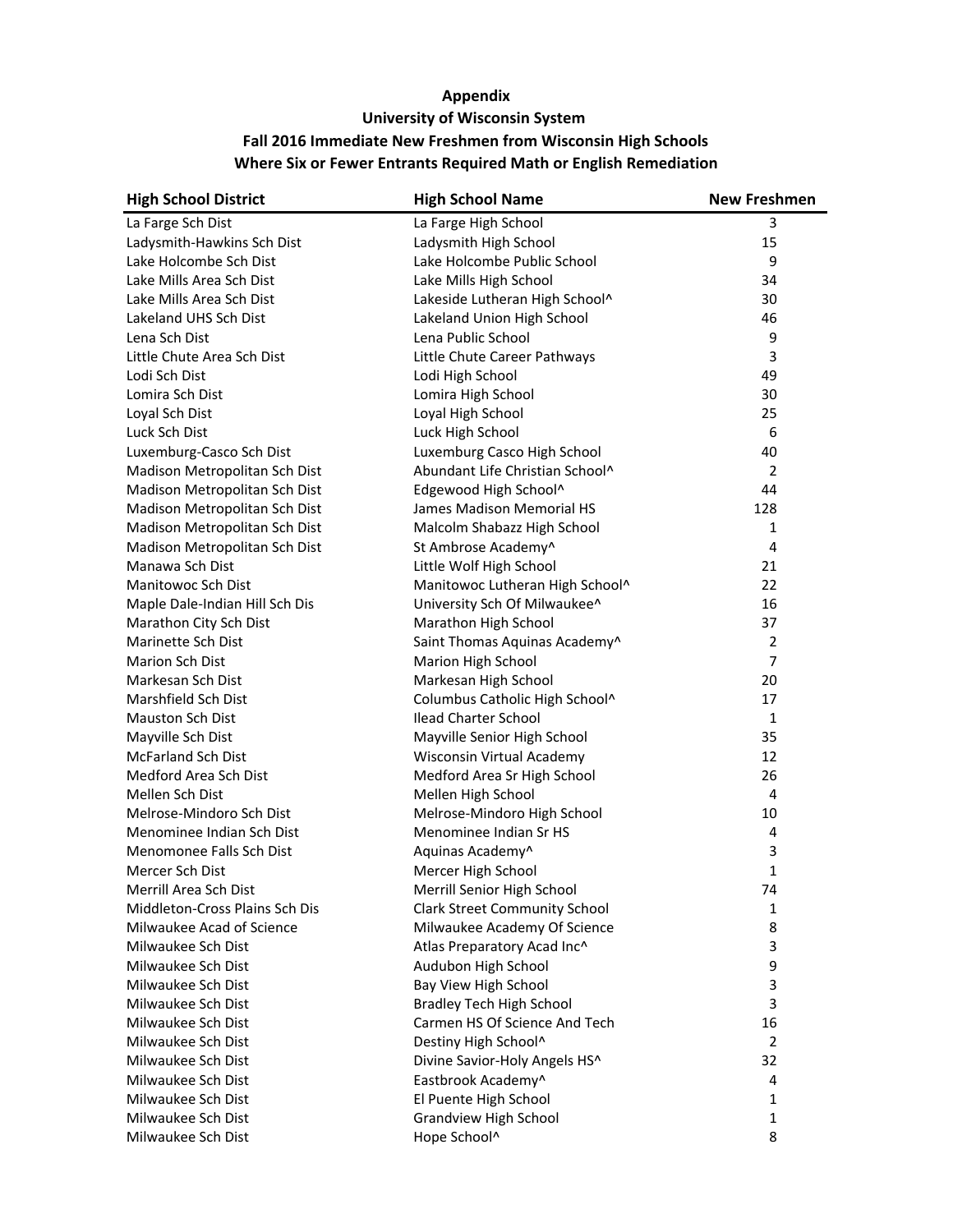| <b>High School District</b>    | <b>High School Name</b>            | <b>New Freshmen</b> |
|--------------------------------|------------------------------------|---------------------|
| Milwaukee Sch Dist             | <b>International Peace Academy</b> | 15                  |
| Milwaukee Sch Dist             | James Madison University HS        | 6                   |
| Milwaukee Sch Dist             | Milwaukee Cmty Cyber Hs-Mc2        | 4                   |
| Milwaukee Sch Dist             | New School For Cmty Service        | $\mathbf{1}$        |
| Milwaukee Sch Dist             | North Division High School         | 3                   |
| Milwaukee Sch Dist             | Pulaski High School                | 5                   |
| Milwaukee Sch Dist             | Saint Joan Antida High School^     | 8                   |
| Milwaukee Sch Dist             | Salam Middle And High School^      | 16                  |
| Milwaukee Sch Dist             | Samuel Morse John Marshall Sch     | 13                  |
| Milwaukee Sch Dist             | <b>Transition High School</b>      | 1                   |
| Milwaukee Sch Dist             | Whs Of Information Technology      | $\overline{2}$      |
| Milwaukee Sch Dist             | Wisconsin Consv Lifelong Learn     | $\mathbf{1}$        |
| Mineral Point Sch Dist         | Mineral Point High School          | 22                  |
| Mishicot Sch Dist              | Mishicot High School               | 19                  |
| Mondovi Sch Dist               | Mondovi High School                | 19                  |
| Monroe Sch Dist                | Monroe Senior High School          | 50                  |
| Monticello Sch Dist            | Monticello High School             | 6                   |
| Mosinee Sch Dist               | Wisconsin Valley Lutheran HS^      | $\overline{2}$      |
| Necedah Area Sch Dist          | Necedah High School                | 18                  |
| Necedah Area Sch Dist          | Queen Holy Rosary School^          | 1                   |
| Neenah Sch Dist                | Saint Mary Central HS^             | 26                  |
| Neillsville Sch Dist           | Neillsville High School            | 21                  |
| Nekoosa Sch Dist               | Nekoosa High School                | 23                  |
| New Auburn Sch Dist            | New Auburn High School             | 12                  |
| New Glarus Sch Dist            | New Glarus High School             | 28                  |
| New Holstein Sch Dist          | Saint Lawrence Seminary^           | 3                   |
| New Lisbon Sch Dist            | New Lisbon High School             | 6                   |
| New London Sch Dist            | New London High School             | 41                  |
| Niagara Sch Dist               | Niagara High School                | 8                   |
| Nicolet UHS Sch Dist           | Torah Academy Of Milwaukee^        | 1                   |
| North Crawford Sch Dist        | North Crawford High School         | 10                  |
| North Fond du Lac Sch Dist     | Horace Mann High School            | 25                  |
| Northern Ozaukee Sch Dist      | Ozaukee High School                | 18                  |
| Northland Pines Sch Dist       | Northland Pines High School        | 25                  |
| Northwood Sch Dist             | Northwood School                   | 12                  |
| Norwalk-Ontario-Wilton Sch Dis | Brookwood High School              | 14                  |
| Oakfield Sch Dist              | Oakfield High School               | 14                  |
| Oconomowoc Area Sch Dist       | Lake Country Lutheran HS^          | 13                  |
| Oconto Falls Sch Dist          | Oconto Falls High School           | 35                  |
| Oconto Sch Dist                | Oconto High School                 | 11                  |
| Onalaska Sch Dist              | Luther High School^                | 6                   |
| Onalaska Sch Dist              | Onalaska High School               | 52                  |
| Oneida Nation Sch System       | Oneida Nation High School          | $\mathbf{1}$        |
| Oostburg Sch Dist              | Oostburg High School               | 24                  |
| Osceola Sch Dist               | Osceola High School                | 24                  |
| Oshkosh Area Sch Dist          | Lourdes High School^               | 18                  |
| Oshkosh Area Sch Dist          | Valley Christian High School^      | 3                   |
| Osseo-Fairchild Sch Dist       | Osseo-Fairchild High School        | 21                  |
| Owen-Withee Sch Dist           | Owen-Withee Senior High School     | 12                  |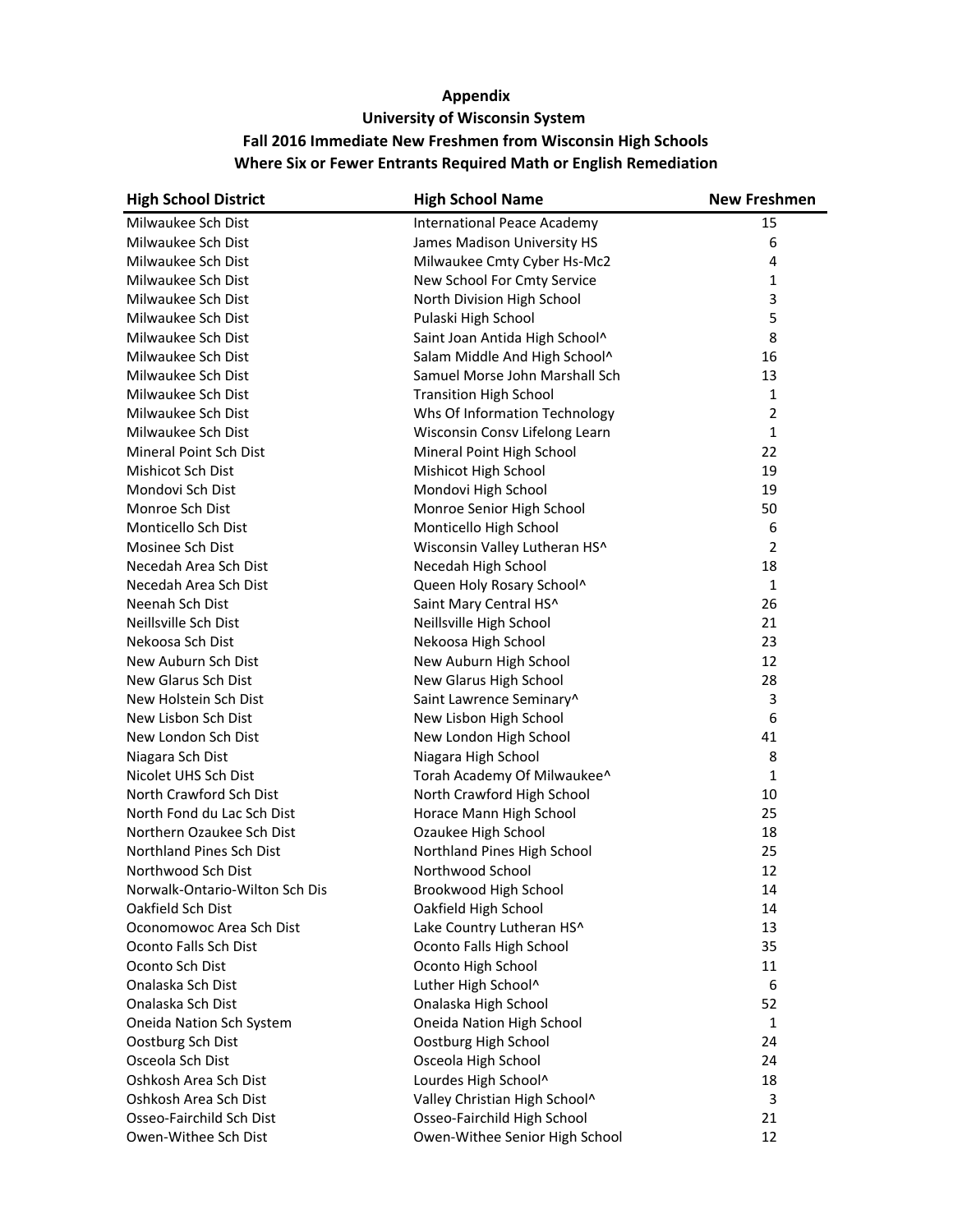| <b>High School District</b>    | <b>High School Name</b>       | <b>New Freshmen</b> |
|--------------------------------|-------------------------------|---------------------|
| Pardeeville Area Sch Dist      | Pardeeville High School       | 17                  |
| Parkview Sch Dist              | Parkview High School          | 22                  |
| Pecatonica Area Sch Dist       | Pecatonica Area High School   | 14                  |
| Pepin Area Sch Dist            | Pepin High School             | 3                   |
| Pewaukee Sch Dist              | Trinity Academy^              | 3                   |
| Phelps Sch Dist                | Phelps High School            | 3                   |
| Phillips Sch Dist              | Phillips High School          | 20                  |
| Pittsville Sch Dist            | Pittsville High School        | 17                  |
| Plum City Sch Dist             | Plum City High School         | 5                   |
| Port Edwards Sch Dist          | John Edwards High School      | 7                   |
| Portage Community Sch Dist     | Portage High School           | 50                  |
| Potosi Sch Dist                | Potosi High School            | 10                  |
| Poynette Sch Dist              | Poynette High School          | 35                  |
| Prairie du Chien Area Sch Dist | Prairie Du Chien Sr HS        | 27                  |
| Prairie Farm Sch Dist          | Prairie Farm High School      | 10                  |
| Prentice Sch Dist              | Prentice High School          | 6                   |
| Prescott Sch Dist              | Prescott High School          | 27                  |
| Princeton Sch Dist             | Princeton High School         | 8                   |
| Pulaski Community Sch Dist     | Pulaski Community High School | 78                  |
| Racine Sch Dist                | Prairie School Inc^           | 13                  |
| Racine Sch Dist                | Real School                   | 9                   |
| Racine Sch Dist                | Walden Iii Middle And HS      | 25                  |
| Randolph Sch Dist              | Randolph High School          | 14                  |
| Reedsville Sch Dist            | Reedsville High School        | 9                   |
| Rhinelander Sch Dist           | Rhinelander High School       | 41                  |
| Rib Lake Sch Dist              | Rib Lake High School          | 9                   |
| <b>Richland Sch Dist</b>       | Richland Center High School   | 39                  |
| Rio Community Sch Dist         | Rio High School               | 7                   |
| Ripon Sch Dist                 | Lumen Charter High School     | 6                   |
| River Falls Sch Dist           | River Falls High School       | 67                  |
| River Ridge Sch Dist           | River Ridge High School       | 13                  |
| River Valley Sch Dist          | River Valley High School      | 30                  |
| Riverdale Sch Dist             | Riverdale High School         | 9                   |
| Rosendale-Brandon Sch Dist     | Laconia High School           | 20                  |
| Rosholt Sch Dist               | Rosholt High School           | 20                  |
| Saint Croix Central Sch Dist   | Saint Croix Central Sr HS     | 26                  |
| Saint Croix Falls Sch Dist     | Saint Croix Falls High School | 17                  |
| Seneca Sch Dist                | Seneca High School            | 3                   |
| Sevastopol Sch Dist            | Sevastopol High School        | 18                  |
| Shawano-Gresham Sch Dist       | Shawano Senior High School    | 42                  |
| Shawano-Gresham Sch Dist       | Wolf River Lutheran High Sch^ | $\overline{2}$      |
| Sheboygan Area Sch Dist        | <b>Ideas Academy</b>          | $\overline{2}$      |
| Sheboygan Area Sch Dist        | Sheboygan Area Lutheran HS^   | 12                  |
| Sheboygan Area Sch Dist        | Sheboygan County Christian^   | 2                   |
| Sheboygan Falls Sch Dist       | Sheboygan Falls High School   | 51                  |
| Shell Lake Sch Dist            | Shell Lake High School        | 12                  |
| Shiocton Sch Dist              | Shiocton High School          | 16                  |
| Shullsburg Sch Dist            | Shullsburg High School        | 9                   |
| Siren Sch Dist                 | Siren High School             | 8                   |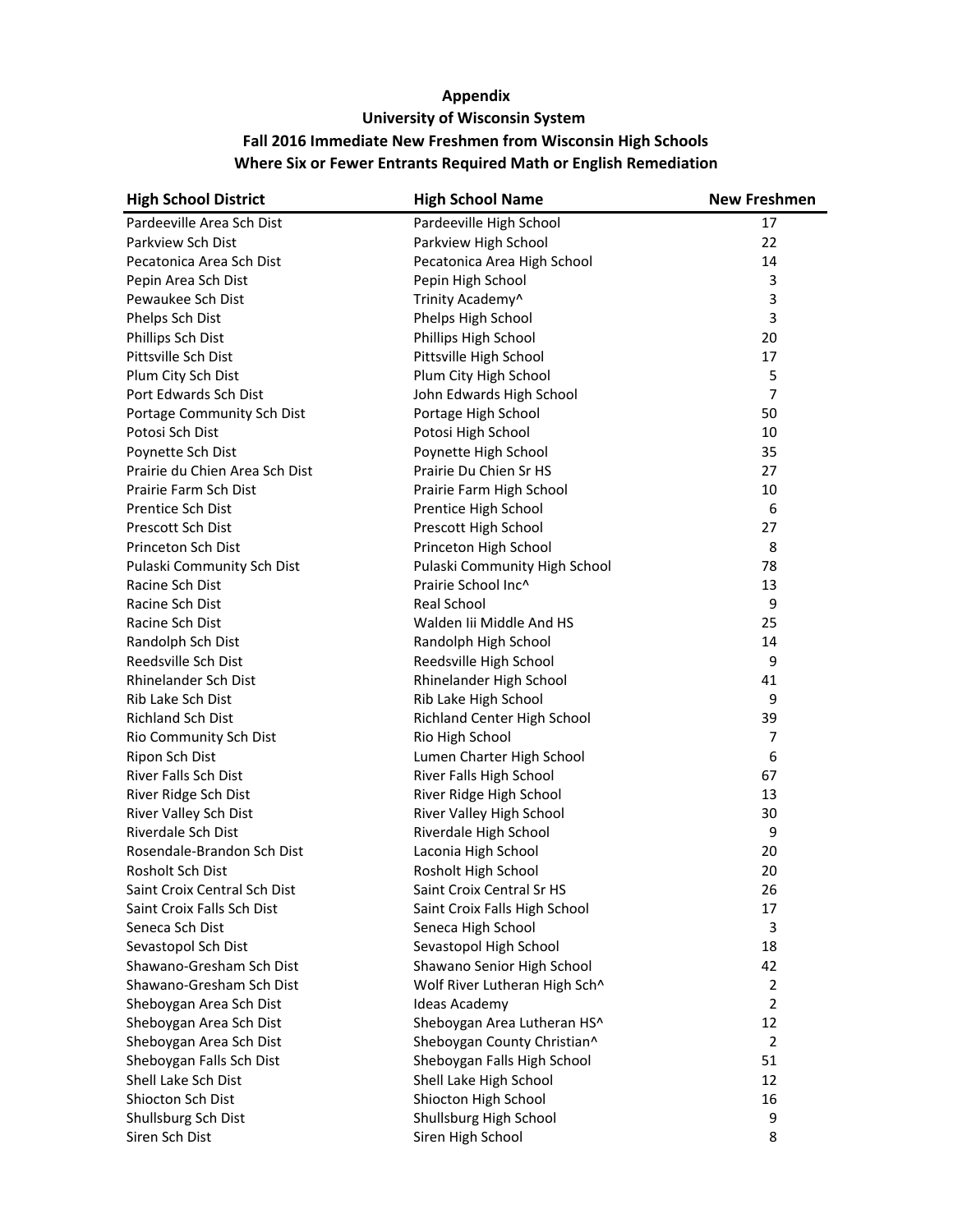| <b>High School District</b>    | <b>High School Name</b>            | <b>New Freshmen</b> |
|--------------------------------|------------------------------------|---------------------|
| Solon Springs Sch Dist         | Solon Springs High School          | 8                   |
| South Shore Sch Dist           | South Shore High School            | 1                   |
| Southern Door County Sch Dist  | Southern Door High School          | 23                  |
| Southwestern Wisconsin Sch Dis | Southern Wisconsin Comm HS         | 11                  |
| Sparta Area Sch Dist           | Sparta Senior High School          | 42                  |
| Spencer Sch Dist               | Spencer High School                | 21                  |
| Spooner Sch Dist               | Spooner High School                | 15                  |
| Spring Valley Sch Dist         | Spring Valley High School          | 21                  |
| Stanley-Boyd Area Sch Dist     | Stanley-Boyd High School           | 17                  |
| Stockbridge Sch Dist           | Stockbridge High School            | $\overline{2}$      |
| Sturgeon Bay Sch Dist          | Sturgeon Bay High School           | 16                  |
| Superior Sch Dist              | Maranatha Academy^                 | $\overline{2}$      |
| <b>Suring Sch Dist</b>         | Suring High School                 | 11                  |
| Tenor High School              | Tenor High School                  | 5                   |
| Thorp Sch Dist                 | Thorp High School                  | 13                  |
| Three Lakes Sch Dist           | Three Lakes High School            | 7                   |
| <b>Tigerton Sch Dist</b>       | <b>Tigerton High School</b>        | $\overline{2}$      |
| Tomah Area Sch Dist            | Tomah Senior High School           | 46                  |
| Tri-County Area Sch Dist       | Tri-County High School             | 10                  |
| Turtle Lake Sch Dist           | Turtle Lake High School            | 11                  |
| Unity Sch Dist                 | Unity High School                  | 17                  |
| Valders Area Sch Dist          | Valders High School                | 28                  |
| Viroqua Area Sch Dist          | Viroqua High School                | 17                  |
| Viroqua Area Sch Dist          | Youth Initiative High School^      | 1                   |
| Wabeno Area Sch Dist           | Wabeno High School                 | 9                   |
| Washburn Sch Dist              | Washburn High School               | 12                  |
| Washington Sch Dist            | Washington Island High School      | $\overline{2}$      |
| Waterloo Sch Dist              | Waterloo High School               | 12                  |
| Watertown Sch Dist             | Luther Preparatory School^         | 5                   |
| Waukesha Sch Dist              | Iq Academies @ Wisconsin           | 9                   |
| Waukesha Sch Dist              | Waukesha Aca Health Profession     | $\overline{2}$      |
| Waukesha Sch Dist              | Waukesha Engineering Prep          | $\overline{2}$      |
| Waunakee Community Sch Dist    | Madison Country Day School^        | 5                   |
| Waupun Sch Dist                | Central Wisconsin Chrstn HS^       | 3                   |
| Wausau Sch Dist                | Newman High School^                | 18                  |
| Wausau Sch Dist                | Wausau Engineer Global Ldrshp Acad | 3                   |
| Wausaukee Sch Dist             | Wausaukee High School              | 10                  |
| Wauwatosa Sch Dist             | Kradwell School^                   | 3                   |
| Wauzeka-Steuben Sch Dist       | Wauzeka-Steuben High School        | 8                   |
| Webster Sch Dist               | Webster High School                | 13                  |
| West Allis Sch Dist            | Heritage Christian School^         | 5                   |
| West Bend Sch Dist             | Kettle Moraine Lutheran HS^        | 34                  |
| West Bend Sch Dist             | Living Word Lutheran High Sch^     | 5                   |
| West De Pere Sch Dist          | Phantom Knight Sch Opportunity     | $\mathbf{1}$        |
| West De Pere Sch Dist          | West De Pere High School           | 65                  |
| West Salem Sch Dist            | West Salem High School             | 42                  |
| Westby Area Sch Dist           | Westby High School                 | 30                  |
| Westfield Sch Dist             | Pioneer Westfield High School      | 19                  |
| Weston Sch Dist                | Weston High School                 | 7                   |